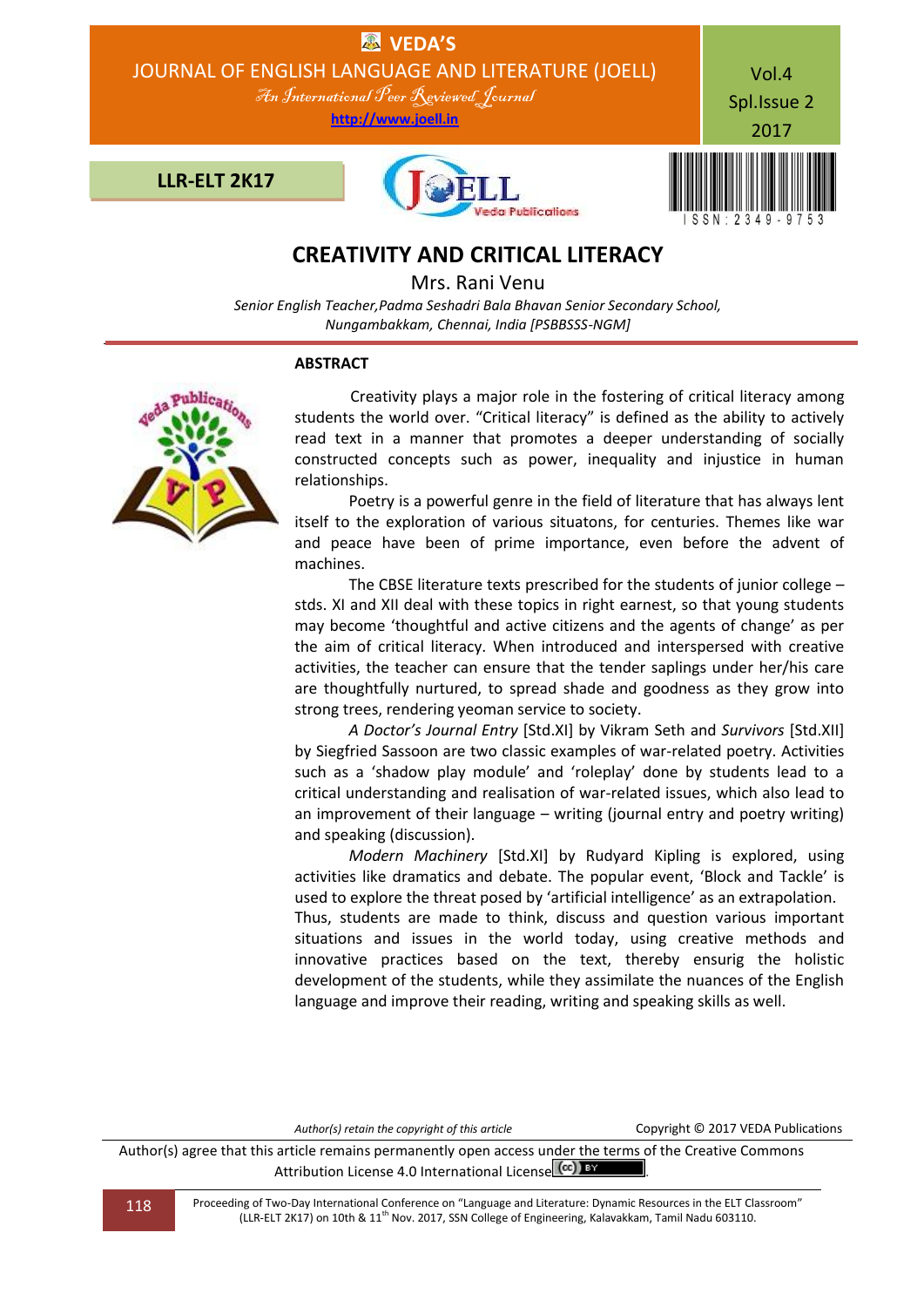#### **INTRODUCTION**

Critical literacy is certainly the need of the hour and the fact that "Fake News" has been deemed the 'word of the year 2017' by Collins only validates its importance and urgency.  $[1]$  Never before has the world become so submerged in a deluge of information as in the 21st century – whether factual, 'alleged' or fabricated. Therein lies the need for us to sift or filter the information thrust upon us – whether by the all-knowing and all-pervasive media or by our own textbooks in educational institutions.

*Critical literacy* is defined as "The ability to actively read text in a manner that promotes a deeper understanding of socially constructed concepts such as power, inequality and injustice in human relationships."<sup>[2]</sup> It is also defined as "the ability to take apart various texts in media or writing, to find any possible discrimination that the author might have embedded in his or her own presentation of the world."<sup>[3]</sup>

Originating from Marxist pedagogy that advocates the adoption of critical perspectives towards texts, critical literacy encourages readers to actively analyse texts and offer strategies for uncovering underlying messages. There are several different perspectives of Critical literacy – that of Brazilian Educator and theorist Paulo Freire, Ira Shore, Peter Maclean, etc. All of these approaches advocate that a critical and questioning approach must be adopted while disseminating facts.

## **THE STUDY**

#### **THE ROLE OF CREATIVITY**

Creativity plays a major role in the fostering of critical literacy the world over. Teachers can use various techniques to encourage the development of critical literacy. Students can be guided to read literature analytically. After they read the text, they can extrapolate, express their own ideas and opinions, even challenging the text. They can air their views, write essays or poems of their own, expressing their own ideas.

Poetry is a powerful genre in the field of literature, that has always lent itself to the exploring of various topics, for centuries. Themes like 'war' and 'peace' have always been of prime importance, even before the concept of 'social justice' or 'human rights'.

The CBSE Literature textbooks of the students of junior college [classes XI and XII] deal with these topics in right earnest.

1) *A Doctor's Journal Entry* by Vikram Seth, taught in Std.XI, and *Survivors* by Siegfried Sassoon [Std.XII] are two classic examples of war-related poetry. Creative activities like the 'shadow play module' done by students and 'roleplay' – apart from discussions – lead to a critical analysis of war and its condemnation as students internalise the consequences of war – the horrors caused by nuclear bombs (Hiroshima and Nagasaki 1945) and war in general.

# **METHODOLOGY**

# *Shadow play module: Std.XI*

A group of students enact the scene of the bombing and its after-effects in a dark room, behind a white curtain, using special lighting and sounds, while the poem is read aloud. A recording of this is played in class, using the digiboard.

### *Role play: Std.XII*

The students are asked to stand up and take a few steps forward enacting the way the soldiers went out to battle "grim and glad" and then return to their seats "broken and mad" to encourage them to feel the difference.

# **RESULTS**

These activities drive home the point about the grim reality of war and students discuss present day crises and the unrest in many parts of the world, in countries like Syria, the threat of terrorism etc. They are sensitised about the gory details of nuclear bomb explosions and they raise questions like "Why war?", "Why is war an option to resolve issues?", "Who determines the value of one human life over others?", "How can we achieve longlasting peace?", etc. Thus students are encouraged to discuss the modern day scenario, making them don their thinking caps so that they become responsible individuals in whose hands the future lies. Through such poems and activities, the present day students are moulded into responsible future citizens and leaders. At the same time, they also assimilate the language used by the poets, the expressions and poetic devices to bring out the trauma .Students also